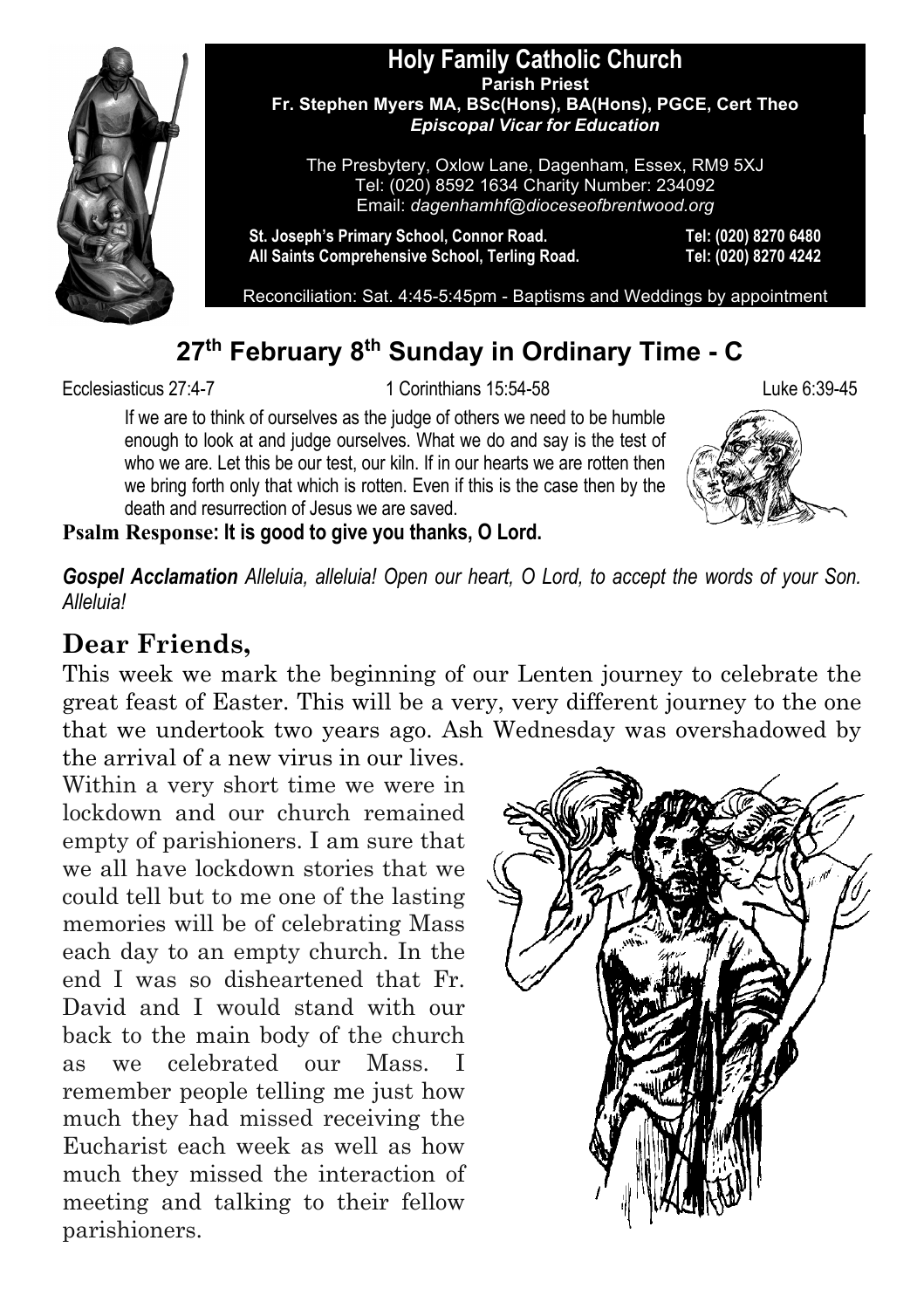This Lent will be very different as we are able to come together and join in the celebrations. I may seem strange to think of Lent as a time of celebration but it is just that. For while Lent is a time of preparation for Easter it is also a time when we give something back to the Lord. Through the death, resurrection and ascension of the Lord Jesus we are redeemed and are able to be called Children of God. It is with joy, therefore, that we are able to offer something in a way of thanks and praise to God. Normally this will be the giving up of something that is important to us, something that we will miss. With that in mind, however, I once again would like to request that the members of the community consider giving up something very, very precious. That is your time. It is my hope that we will be able to finally open our parish Food Bank before Easter. We will need plenty of people, young and old, to help set it up and run each session. We will initially be running it on Sundays between 1 and 3pm. There are many roles that need to be filled and the more the merrier.

When I was younger and studying for my 'O' levels (yes this was before GCSE) I read Matthew's gospel and found in chapter 25 the words of the Lord that 'I was hungry and you gave me food; I was thirsty and you gave me drink; I was a stranger and you made me welcome; naked and you clothed me, sick and you visited me, in prison and you came to see me.' This had a profound effect on me as I could not say that I was doing anything on that list. This has been my inspiration throughout my life ever since and is very much part of my motivation to encourage the community to set up the Food Bank. Over the past months we have had many meetings about this and the realisation has been that we need to set up a Food Bank and not a Food Share. The difference is a Food Share is when someone comes and gets a bag or two of food, while a Food Bank is one where people have to be referred to us in order to get help. There are a number of places offering a Food Share in our area but there is not really any Food Banks near us. This means that everyone who comes to us has been referred by someone such as a doctor or social services and it therefore someone who really needs our help. There is an important additional part of what we will be offering which is called 'signposting' them to places or organisations that can help them in their need. This is an important addition to what we offer and we will need people to help with this. There will be training for all these roles and my hope is that enough people will volunteer to ensure that no one role ends up a burden on anyone.

As we move to a world beyond COVID let us all see how we can make a new and better start of our journey to Easter.

As I write this to you the news of the invasion of the Ukraine by Russia has started to come in. I have no way of knowing how this terrible act will pan out and I am not sure of how we can help them. Having said that, however, we can and should remember the people of Ukraine in our prayers.

**Yours in Christ***, Fr. Stephen*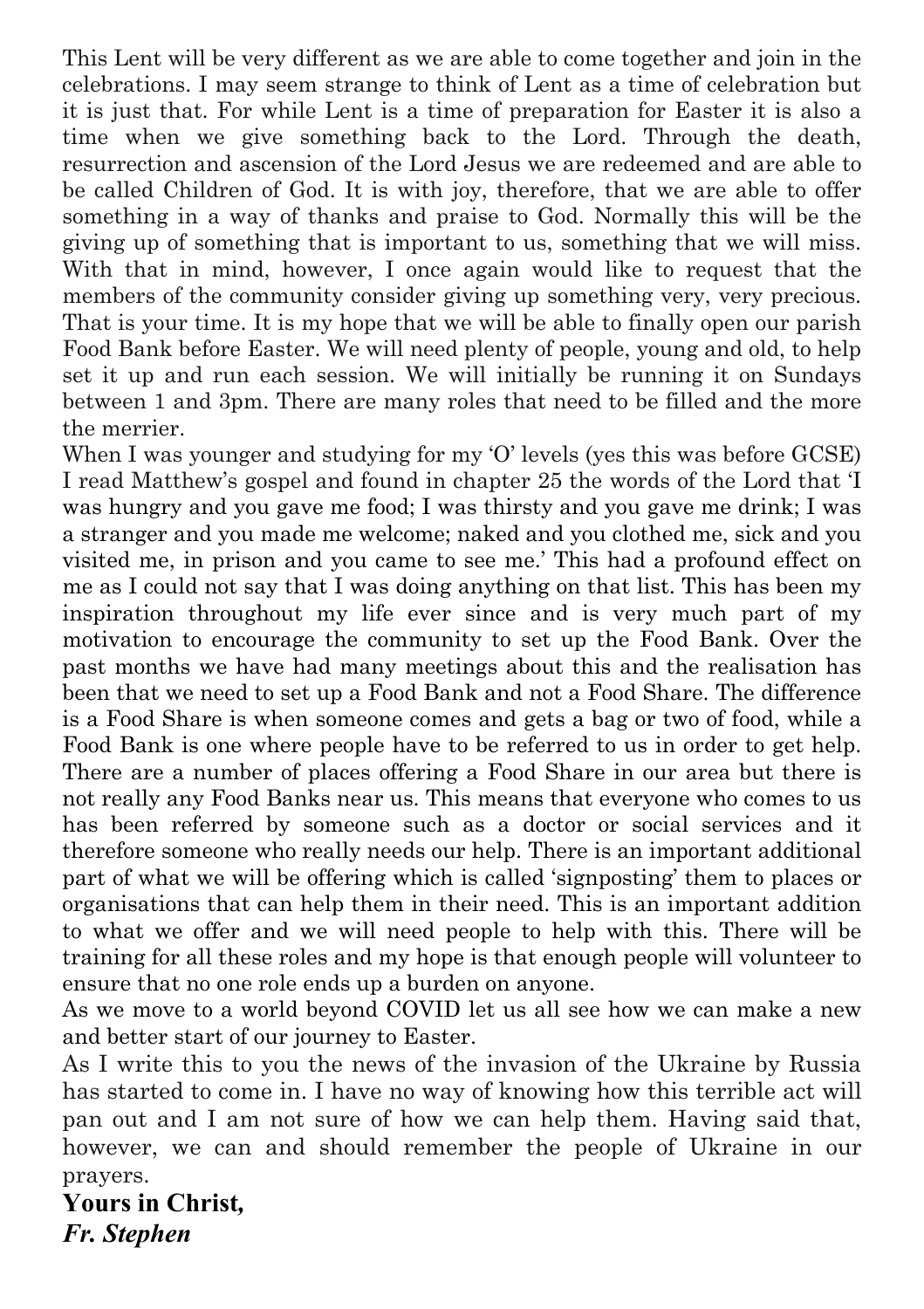# **6th March First Sunday of Lent - C**

Deuteronomy 26: 4-10 Romans 10: 8-13 Luke 4: 1-13

The temptation of Jesus, culminating on the 'pinnacle of the Temple'. The profession of faith of Israel and of the Christian.

# **Psalm Response: Be with me, O Lord, in my distress.**

*Gospel Acclamation Man does not live on bread alone, but on every work that comes from the mouth of God.*

# **13th March Second Sunday of Lent - C**

Genesis 15: 5-12, 17-18 Philippians 3: 17-4: 1 Luke 9: 28-36

The Transfiguration of Jesus: a glimpse of the glory of the Son of God. The promise of the same glory extended to those who follow the way of Christ.

# **Psalm Response: The Lord is my light and my help.**

*Gospel Acclamation From the bright cloud the Father's voice was heard: "This is my Son, the beloved. Listen to him."*

| We pray for the members of our parish community who are ill |                                       |  |             |         |  |
|-------------------------------------------------------------|---------------------------------------|--|-------------|---------|--|
|                                                             | or unable to come to Mass especially: |  |             |         |  |
| $Fr$ John McKoon                                            | Doroon Hoabarty Mary Waro             |  | Olivor Pyon | $D_{2}$ |  |

| Fr. John McKeon          | Doreen Hegharty Mary Ware |                | Oliver Ryan  | Danny O'Sullivan |
|--------------------------|---------------------------|----------------|--------------|------------------|
| Pauline Egbunike         | Maureen Bushell           | Margaret Kielv | John Connors | Ibiron Ayool     |
| Myla Lebersidge          | Maureen Harvev            | Michael Harvev | Mark Paton   | Olive Edgar      |
| <b>Catherine Watkins</b> | Andy Gallagher            | Tony Leahy     | Mary Wallace | Lucia Watson     |
| Dennis O'Flaherty        | Gabriella Byrne           |                |              |                  |

# *May they experience the healing touch of Jesus*

# **Parish Food Bank**

Thank you to all those who have been donating food for the food bank, however we can only accept non-perishable food, i.e NOT bread or vegetables. Please continue leaving your contributions in the boxes at the back of the Church. We are looking to have plastic bags donated as well.

**There will be a meeting on Saturday 19th March at 10:00am in the Casa Hall for anyone who wishes to participate in anyway towards help with the food bank.**

# **Live Mass Streaming**

All church services are live streamed. This can be accessed via http://www.holyfamilychurchdagenham.org/mass-stream/. If you are sitting towards the front of the Church you may be visible.

# **Mass Intentions**

If you would like a Mass celebrated please post your intention through the letter box or give your donation via the repository. Envelopes are available in the Church entrance.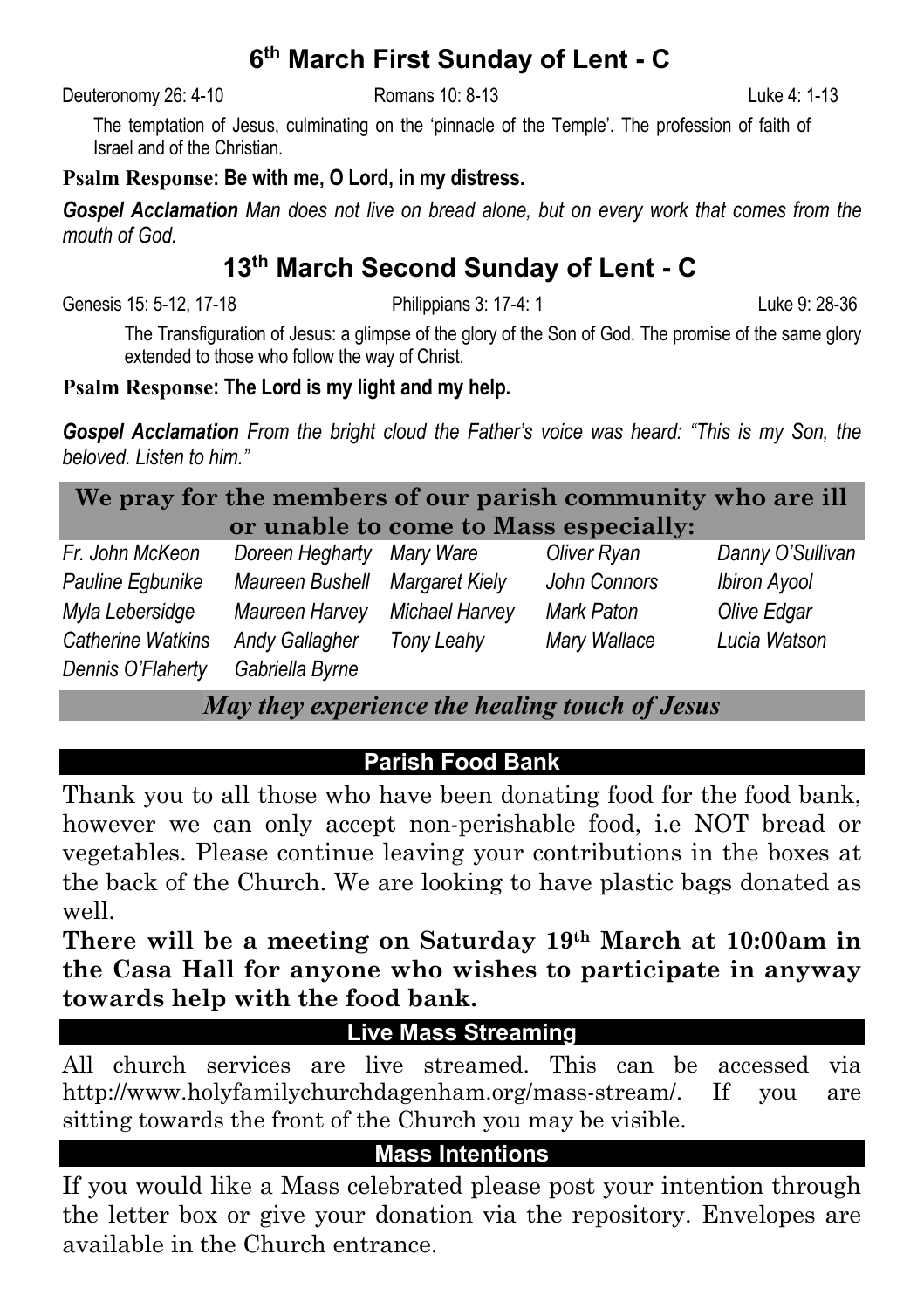# **Second Collection**

There will be a second collection on the 13th March for Lent Fast Day.

# **Volunteering in your Parish**

# **Welcomers, Readers, Ministers and Counters**

We require people who are willing to count the collection money. Also help is required at the weekend Masses for welcomers (two at each Mass) and a person who counts the parishioners in. The repository shop requires people willing to serve after each Mass. The more volunteers we get the better for all.

If you are an existing minister/reader/welcomer/counter and would like to go back on the rota please drop Fr Stephen a note letting him know which Mass you attend.

# **Baptism Course**

The next Baptism course will take place on 9th, 16th & 23rd March. If you would like to attend please email the Presbytery no later than 2nd March.

# **RCIA Programme**

The next RCIA session will take place on Tuesday 8<sup>th</sup> March at 7:30pm.

# **Caliyp and First Holy Communion Programme**

The next session for 1st Holy Communion and Caliyp candidates will take place on Saturday 5th March at 10:00am in the hall. Your Mass will take place Sunday 6th March at 11:00am.

# **Confirmation Programme**

The next Confirmation session will take place on Sat 5th March at 2:30pm.

# **First Holy Communion Wear**

We have been contacted by a company for affordable clothing. If you require further information please contact the presbytery or visit their website www.firstcommunionwear.com

# **Bishop's Certificate in Catechesis and Youth Ministry**

The Bishop's Certificate is an entry level qualification to help in the ongoing formation of adults involved in sacramental preparation or youth ministry. It includes both the development of practical skills & the deepening of theological knowledge. The course is online and will begin on the evening of 24th Feb, with an introduction and welcome evening, held at Walsingham House at Abbotswick. See https://bcys.net/bishops-cert/

# **Great Adventure**

Fr. John Egan is giving a free Bible study course on Monday nights starting 7th March for 6 weeks at 7:30pm at St Thomas More Hall Barking IG11 9BY More information at johnnypallot@gmail.com.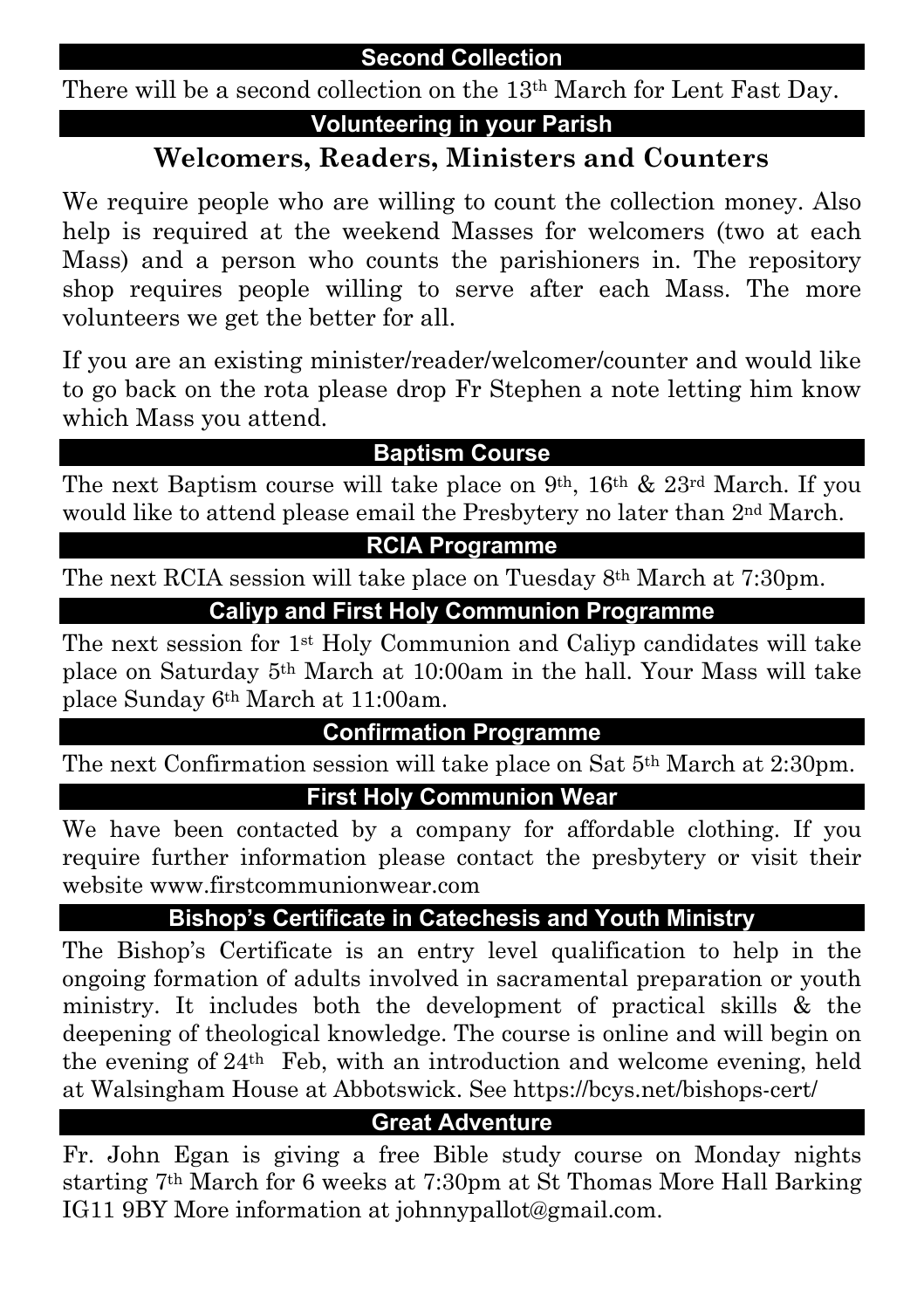# **Donate to the parish without Giftaid-it** Donate £3.00 Donate £5.00 Donate £10.00 Donate £20.00 **Donate to the parish with Giftaid-it**

| Donate £3.00 | Donate £5.00 | Donate £10.00 | Donate £20.00 |
|--------------|--------------|---------------|---------------|
|              |              |               |               |

# **Right to Life UK**

**Be ready to help stop assisted suicide amendment**

Right To Life UK has had a challenging and busy month, with the assisted suicide lobby attempting to hijack the Government's Health and Care Bill and force them to lay an assisted suicide bill before Parliament within a year of the Bill passing into law.

The Health and Care Bill will shortly move onto Report Stage where there is a high risk that Lord Forsyth will re-table his amendment. As such, Right To Life UK is asking parishioners to sign up to their Action Alerts, so they can effectively participate in their efforts to stop this amendment passing, and others like it. You can do so by visiting the following link: www.righttolife.org.uk/#action-alerts

# **Diocesan Lourdes Pilgrimage**

The Diocesan Lourdes Pilgrimage, led by Bishop Alan, will take place from Sunday  $24<sup>th</sup> - Friday 29<sup>th</sup> July in Lourdes. It will be the first time$ in three years that the diocese has returned to Lourdes. If you would like further information contact cathy@dioceseofbrentwood.org or 07813 710070.

|              | <b>Mass attendance:</b> $13/2/22 - 334$ Late: 70 | 20/2/ |
|--------------|--------------------------------------------------|-------|
| Collections: | $13/2/22 - $801.09$                              | 20/2/ |
|              | $2nd$ Collection £206.95                         |       |

**Mass attendance: 13/2/22** – 334 Late: 70 **20/2/22** – 441 Late: 57 **Collections: 13/2/22** - £801.09 **20/2/22 -** £1363.08 -Thank you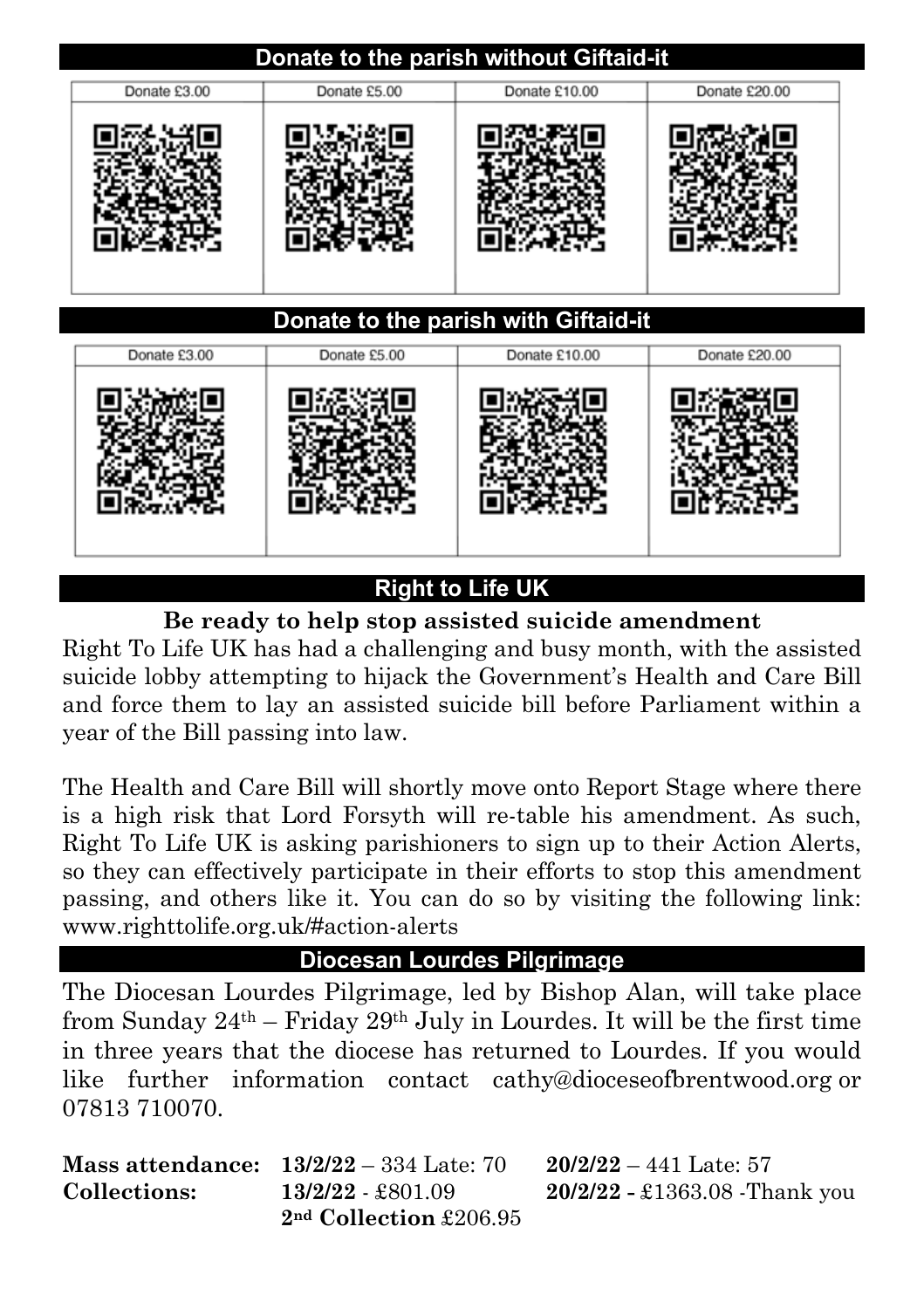#### **Job Vacancies**

# **Deputy Headteacher**

**St Mary's Catholic Primary School, Tilbury**

Full Time, Permanent, Group 2 School - Salary Range L5-L10 London Fringe, P.A.N 210 – Plus Nursery Required for September 2022 with 0.7 teaching commitment. Deadline 3:30 pm on Wednesday 9th March 2022. Contact admin@tilburystmarys.thurrock.sch.uk, or call 01375 843254.

#### **Headteacher**

# **St Alban's Catholic Primary School, Hornchurch**

Required from 1st September 2022. Group 2:  $L11 - L17$  (starting salary based on experience). NOR: 210 (1 form entry). Deadline 12:00 noon on Friday 11th March 2022. Please contact School Business Manager at contact@st-albans.havering.sch.uk, or call the office Tel: 01708 555644 for an application pack.

#### **Deputy Headteacher**

# **Holy Family Catholic School, Walthamstow**

Required from September 2022. Salary range L22-L26. N.O.R 1306 (including 306 in the sixth form). Deadline for applications: 3:30 pm on Friday 11th March 2022. Prospective candidates are warmly encouraged to visit the school. To arrange a visit or request an Application Pack, please contact Mrs Fray, 0208 520 0482 or at t.fray@holyfamily.waltham.sch.uk. For further information visit our website:

https://www.holyfamily.waltham.sch.uk/home/vacancies/current-vacancies/

# **Exams Officer & Sixth Form Administrator Ursuline Academy Ilford**

5 days (36 hours) per week (Term Time *plus* 10 days). FTE Salary: £26,959 (*inc.* Outer London Allowance) per annum. Actual Salary: £24,818 (*inc.* Outer London Allowance) per annum. Please see our website www.uai.org.uk for further details Closing date for applications 18th March 2022

Further details of these vacancies and other are available from the diocesan website https://www.dioceseofbrentwood.net/departments/education/vacancies /school-vacancies/

# **Parish Administrator**

# **The Parish of Our Lady of Walsingham, Royal Docks**

Working at St Anne's RC church, Berwick Road, E16. 20 hours per week (9am-2pm Mon-Thur) £11,492 p/a (£11.05 p/h). Starting 21st March 2022. Please send a CV frdanielkelly@dioceseofbrentwood.org. Closing date: 14th March 2022.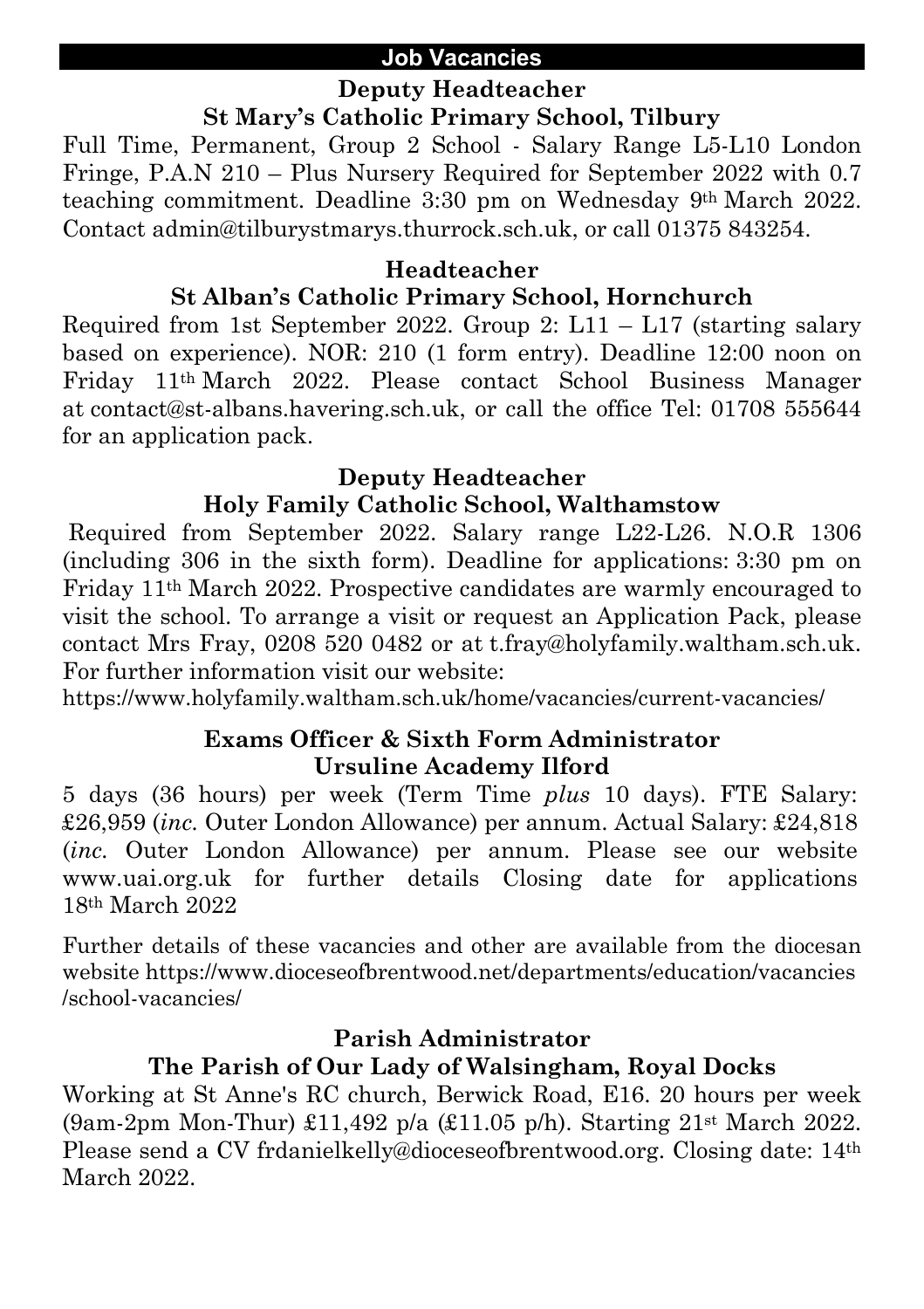# **Want to give your Marriage a Boost?**

Treat yourselves to a life changing Marriage Encounter Experience. Our next experiences are 4th-6th March, 14th & 21st May, 11th-12th June. Visit WWME.org.uk for more details and booking. A great marriage, lifts your family, Parish and personal happiness

# **Be part of the Walsinghan House Team 2022/23**

If you are 18+ and looking for an exciting gap year opportunity, then a year on the Walsingham House Team could be for you. Spend a year as a volunteer in a thriving young Catholic Community, working with thousands of young people from Essex and East London. We are looking for inspiring individuals who want to share their faith with other young people and are also looking to learn new skills, grow deeper in their own faith and enjoy a challenge. There is more information (www.bcys.net) and social media @Brentwoodcys.

#### **Caritas of Brentwood**

Caritas Diocese of Brentwood are inviting people of all ages to collect items throughout Lent, by following our Lenten Giving Calendar. All the items you collect can be placed into a container, topped with an Easter Egg, and donated to your local foodbank. Information, can be found at www.caritasbrentwood.org/lent or sianthomas@dioceseofbrentwood.org

| <b>Readers for Mass</b>                              |                                         |                                                                                                                             |  |
|------------------------------------------------------|-----------------------------------------|-----------------------------------------------------------------------------------------------------------------------------|--|
| Sat 26 <sup>th</sup> Feb<br>Sun 27 <sup>th</sup> Feb | 6:00 <sub>pm</sub><br>9:00am<br>11:00am | <b>Anne Carroll &amp; Peter Roberts</b><br>Philippa Adevuyiwa & Ngozi Onodugo<br>Nora Bell & Immaculata Nnadi               |  |
| Sat 5 <sup>th</sup> Mar<br>Sun 6 <sup>th</sup> Mar   | 6:00 <sub>pm</sub><br>9:00am<br>11:00am | <b>Marian Fitzgerald &amp; Anne Carroll</b><br>Alfonse Gabriel & Pamela Anike<br>Ify Dyrojaiye & Nkem Okoli                 |  |
| Sat 12 <sup>th</sup> Mar<br>Sun 13th Mar             | 6:00pm<br>9:00am<br>11:00am             | <b>Peter Roberts &amp; Caroline Van Der Steem</b><br><b>Annette O'Donoghue &amp; Daniel Hughes</b><br>Nkem Okoli & Nor Bell |  |
|                                                      |                                         | <b>Eucharistic Ministers for Mass</b>                                                                                       |  |
| Sat 26 <sup>th</sup> Feb<br>Sun 27th Feb             | 6:00 <sub>pm</sub><br>9:00am<br>11:00am | <b>Marian Fitzgerald</b><br><b>Catherine Ahorituwere</b><br>Veronica Obi                                                    |  |
| Sat 5 <sup>th</sup> Mar<br>Sun 6 <sup>th</sup> Mar   | 6:00 <sub>pm</sub><br>9:00am<br>11:00am | <b>Caroline Van Der Steem</b><br><b>Teresa Onyemah</b><br>Augusta Egualeonan                                                |  |
| Sat 12th Mar<br>Sun 13 <sup>th</sup> Mar             | 6:00 <sub>pm</sub><br>9:00am<br>11:00am | <b>Anne Carroll</b><br>Amanda Shpati<br><b>Angela Milton</b>                                                                |  |